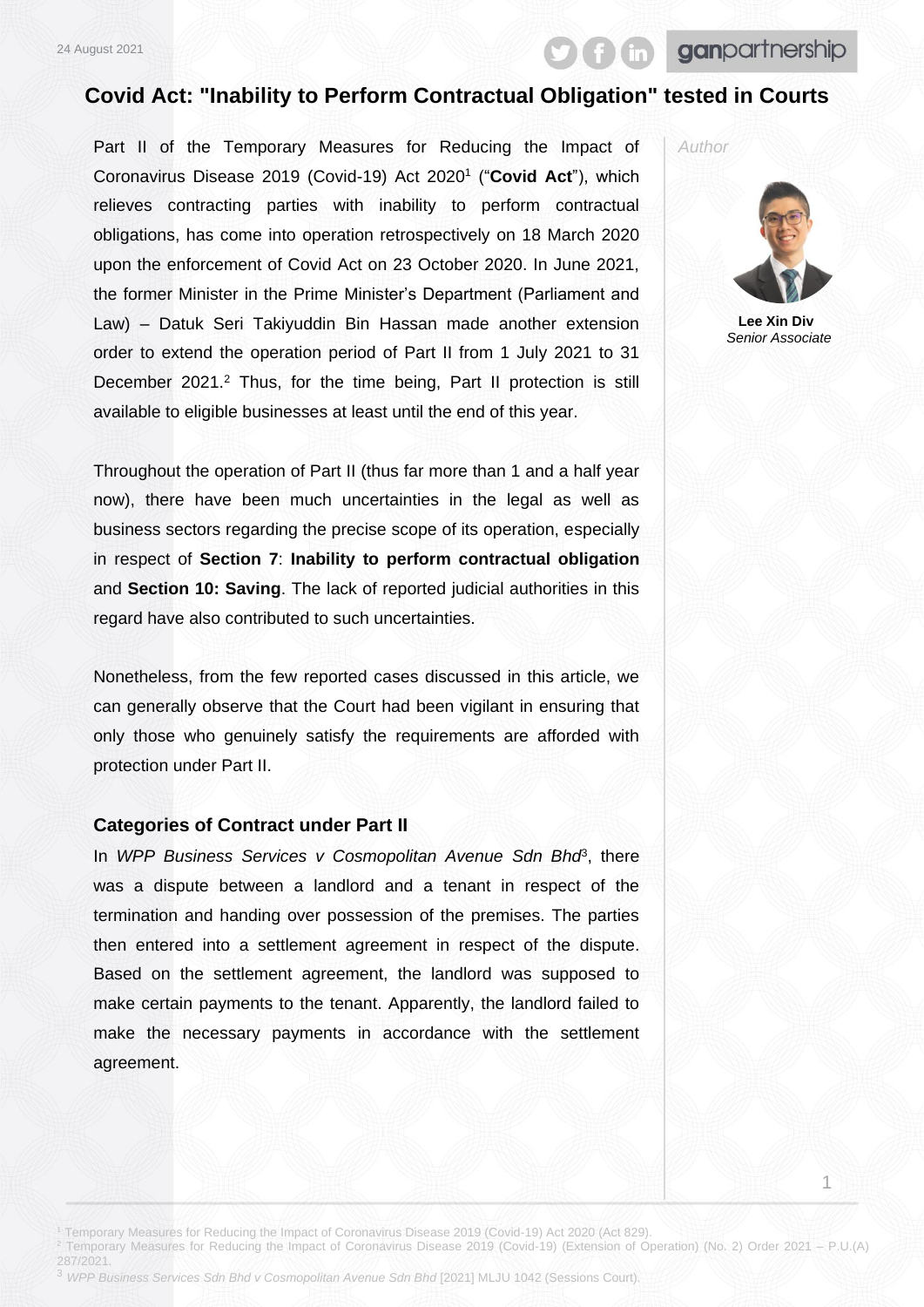# ganpartnership

The tenant then commenced an action against the landlord and applied for a summary judgment for amongst others the principal sum of RM600,000.00. In opposing the summary judgment application, the landlord argued that its financial situation was affected by the Covid-19 pandemic and the imposition of the movement control orders ("**MCOs**"). As such, the landlord attempted to seek protection under the Covid Act.

One of the key issues in *WPP Business Services (supra)* was whether the settlement agreement falls under any of the categories of contracts specified in the Schedule of the Covid Act.

The Sessions Court held that the landlord is not entitled to get protection except for some remaining payments, as the settlement agreement (notwithstanding entered into based on a tenancy agreement) does not fall under any of the categories specified in the Schedule of the Covid Act. Additionally, the Court was also not convinced that the landlord is facing financial difficulties as a result of the MCOs.

#### **Tenancy**

In *Ang Pi Kui v Lee Wee Teck<sup>4</sup>*, the plaintiff, a tenant of a coffeeshop, filed an action in court to seek amongst others a declaration that the landlord is not entitled to terminate the tenancy agreement. The tenant argued that the landlord cannot terminate the tenancy agreement due to Section 7 of the Covid Act.

One of the key issues arose in *Ang Pi Kui (supra)* was whether the landlord is entitled to terminate the tenancy agreement.

The High Court held that the tenant is not entitled to the Part II protection because the tenancy had expired on 31 August 2020. In the absence of a notice of renewal, the tenancy was terminated on 18 September 2020. Therefore, the saving provision of Section 10 of the Covid Act applied for any contract terminated between 18 March 2020 and 23 October 2020.

### **Construction Contract**

In *Pilecon Engineering Bhd v Malaysian Trustees Bhd<sup>5</sup>* , the plaintiffs filed an action for amongst others a reasonable extension of time for them to comply with their payment obligations under a consent judgment. In support of their action, the plaintiffs argued that the Covid-19 pandemic has adversely affected the first plaintiff in the construction business. As such, the plaintiffs sought to rely on Section 7 of the Covid Act for protection of construction contracts.